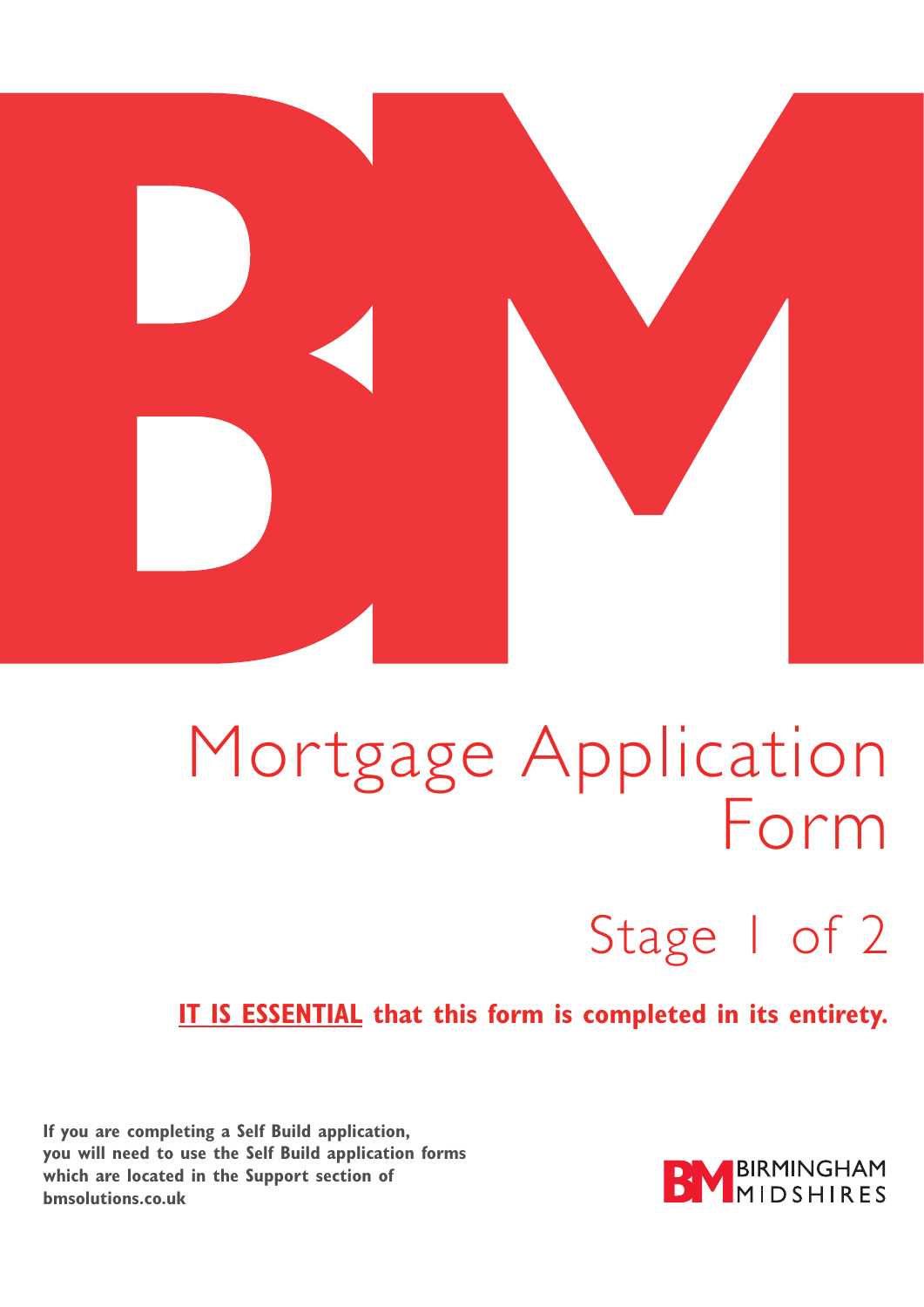| <b>PRODUCT CODE</b>   |                                          |  |
|-----------------------|------------------------------------------|--|
| <b>Buy to Let</b>     | <b>Mainstream</b><br><b>Professional</b> |  |
| <b>Expatriate</b>     | <b>High Net Worth</b>                    |  |
| <b>Mainstream</b>     | <b>House 2 House</b>                     |  |
| <b>House Purchase</b> |                                          |  |
| Remortgage            |                                          |  |
|                       |                                          |  |
|                       |                                          |  |
|                       |                                          |  |

**Please submit Stage 1 of the Mortgage Application Form to receive a Key Facts Illustration (KFI) for this application. Stage 2 must be submitted only when an accurate KFI has been accepted by all applicants.** 

**If you have already supplied a KFI to the applicant(s) for this application, please submit both Stage 1 and Stage 2 forms together.** 

**Why not go online for the One Minute Mortgage?** 

**Visit bmsolutions.co.uk for more details**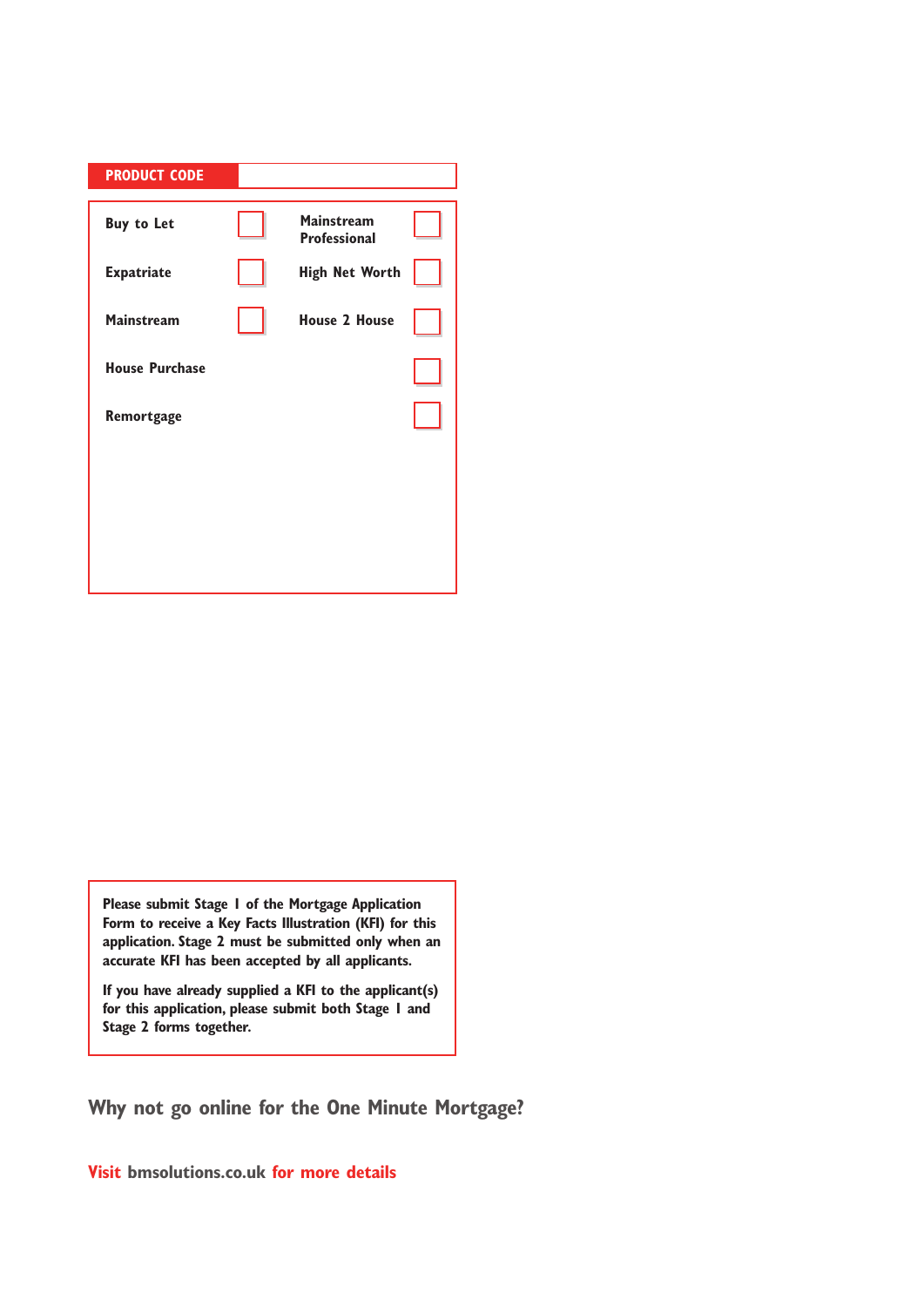# **Intermediary Information**

| Please complete all relevant sections     | Decision in principle reference number: (if applicable)                                                                                                                                                                                                                                                                                                                                                                                                                                       |
|-------------------------------------------|-----------------------------------------------------------------------------------------------------------------------------------------------------------------------------------------------------------------------------------------------------------------------------------------------------------------------------------------------------------------------------------------------------------------------------------------------------------------------------------------------|
|                                           |                                                                                                                                                                                                                                                                                                                                                                                                                                                                                               |
| Name of Financial Advisor                 |                                                                                                                                                                                                                                                                                                                                                                                                                                                                                               |
| Company Name                              |                                                                                                                                                                                                                                                                                                                                                                                                                                                                                               |
| Address                                   |                                                                                                                                                                                                                                                                                                                                                                                                                                                                                               |
|                                           |                                                                                                                                                                                                                                                                                                                                                                                                                                                                                               |
| <b>Contact Name</b>                       |                                                                                                                                                                                                                                                                                                                                                                                                                                                                                               |
| Telephone number<br>(including area code) | Fax number<br>(including area code)                                                                                                                                                                                                                                                                                                                                                                                                                                                           |
| E-mail address                            |                                                                                                                                                                                                                                                                                                                                                                                                                                                                                               |
|                                           | All e-mails to and from Birmingham Midshires are sent and received via an unsecure e-mail system. This means that unauthorised<br>parties may obtain access to messages.<br>Any e-mail sent by Birmingham Midshires will be restricted to a minimum of information such as an application number and a brief<br>message stating that the application is proceeding to the next stage. The Data Protection Act 1998 restricts the amount of<br>information we can disclose in e-mail messages. |
| FSA Registration number                   | Note: we will not accept applications (including Buy to Let) from<br>non-FSA regulated companies/intermediaries.                                                                                                                                                                                                                                                                                                                                                                              |

#### **To be completed with details of marketing company/mortgage club membership/network/branch/principal.**

*(Please note: Details of only one company should be included)* 

| Name of Financial Advisor                 |                                                                                                                               |
|-------------------------------------------|-------------------------------------------------------------------------------------------------------------------------------|
| Company Name                              |                                                                                                                               |
| Address                                   |                                                                                                                               |
| <b>Contact Name</b>                       |                                                                                                                               |
| Telephone number<br>(including area code) | Fax number<br>(including area code)<br>Please provide FSA number, together with any other membership details: (if applicable) |
| FSA number                                | Other (please specify)                                                                                                        |

## **To be completed if you have authority to obtain references on behalf of BM (if you are a packager)**

*(Please note: Details of only one company should be included)* 

| Name of Financial Advisor                                           |                                     |
|---------------------------------------------------------------------|-------------------------------------|
| Company Name                                                        |                                     |
| Address                                                             |                                     |
| <b>Contact Name</b>                                                 |                                     |
| Telephone number<br>(including area code)                           | Fax number<br>(including area code) |
| FSA number                                                          |                                     |
| <b>Level of Service:</b><br>Please $\mathbf v$ the appropriate box. | Advised<br>Non-advised              |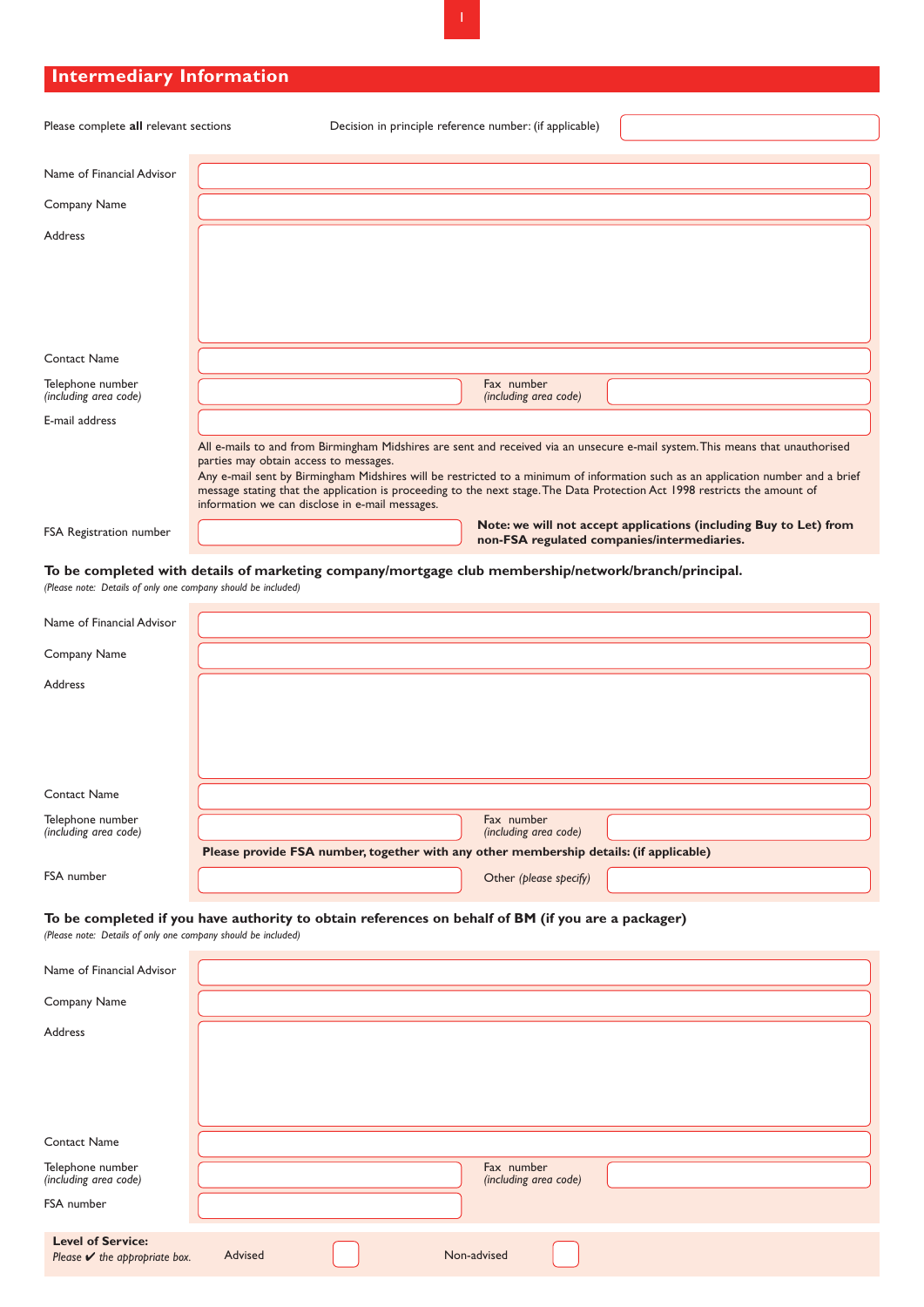## **Broker Declaration**

| Will you be charging the customer a fee for arranging this mortgage?                      |                                                                     | Yes |                                 | No                                       |  |
|-------------------------------------------------------------------------------------------|---------------------------------------------------------------------|-----|---------------------------------|------------------------------------------|--|
| If more than one fee being charged, please complete additional fees details in section 9. |                                                                     |     |                                 |                                          |  |
| Please state reason for fee:                                                              | <b>Broker Fee</b>                                                   |     |                                 |                                          |  |
|                                                                                           | Packager Fee                                                        |     |                                 |                                          |  |
|                                                                                           | Packager Valuation Fee                                              |     |                                 |                                          |  |
|                                                                                           | Mortgage Club Fee                                                   |     |                                 |                                          |  |
| How much is the customer paying?                                                          |                                                                     | £   |                                 |                                          |  |
| Is this fee:                                                                              | Actual fee                                                          |     | i.e. the amount will not change |                                          |  |
|                                                                                           | Current fee                                                         |     | which may be subject to change  |                                          |  |
|                                                                                           | <b>Estimated</b> fee                                                |     | which may be subject to change  |                                          |  |
| When is this fee payable?                                                                 | Prior to application submission                                     |     |                                 |                                          |  |
|                                                                                           | On application submission                                           |     |                                 |                                          |  |
|                                                                                           | At the start of the loan                                            |     |                                 |                                          |  |
| Who is the fee payable to?                                                                |                                                                     |     |                                 |                                          |  |
| Is the fee refundable?                                                                    |                                                                     | Yes |                                 | No                                       |  |
|                                                                                           | Under what circumstances would the fee be refunded to the customer? |     |                                 | If the mortgage offer is not obtained    |  |
|                                                                                           |                                                                     |     |                                 | If the loan does not complete            |  |
|                                                                                           |                                                                     |     |                                 | Only if declined by the lender           |  |
|                                                                                           |                                                                     |     |                                 | Other (this text will appear on the KFI) |  |
|                                                                                           |                                                                     |     |                                 |                                          |  |
| Have you seen all customers face to face?                                                 |                                                                     | Yes |                                 | No                                       |  |
|                                                                                           |                                                                     |     |                                 |                                          |  |
|                                                                                           |                                                                     |     |                                 |                                          |  |
| Have you provided the customers with an IDD?                                              |                                                                     | Yes |                                 | No                                       |  |

# **Broker Declaration.**

I confirm that I am acting on behalf of the applicants and have their permission to access their information.

I confirm that, to the best of my knowledge and belief, the information contained in this application is true.

| <b>Broker Signature</b> |              |                     |
|-------------------------|--------------|---------------------|
| Date                    | (dd/mm/yyyy) | Name (please print) |

L.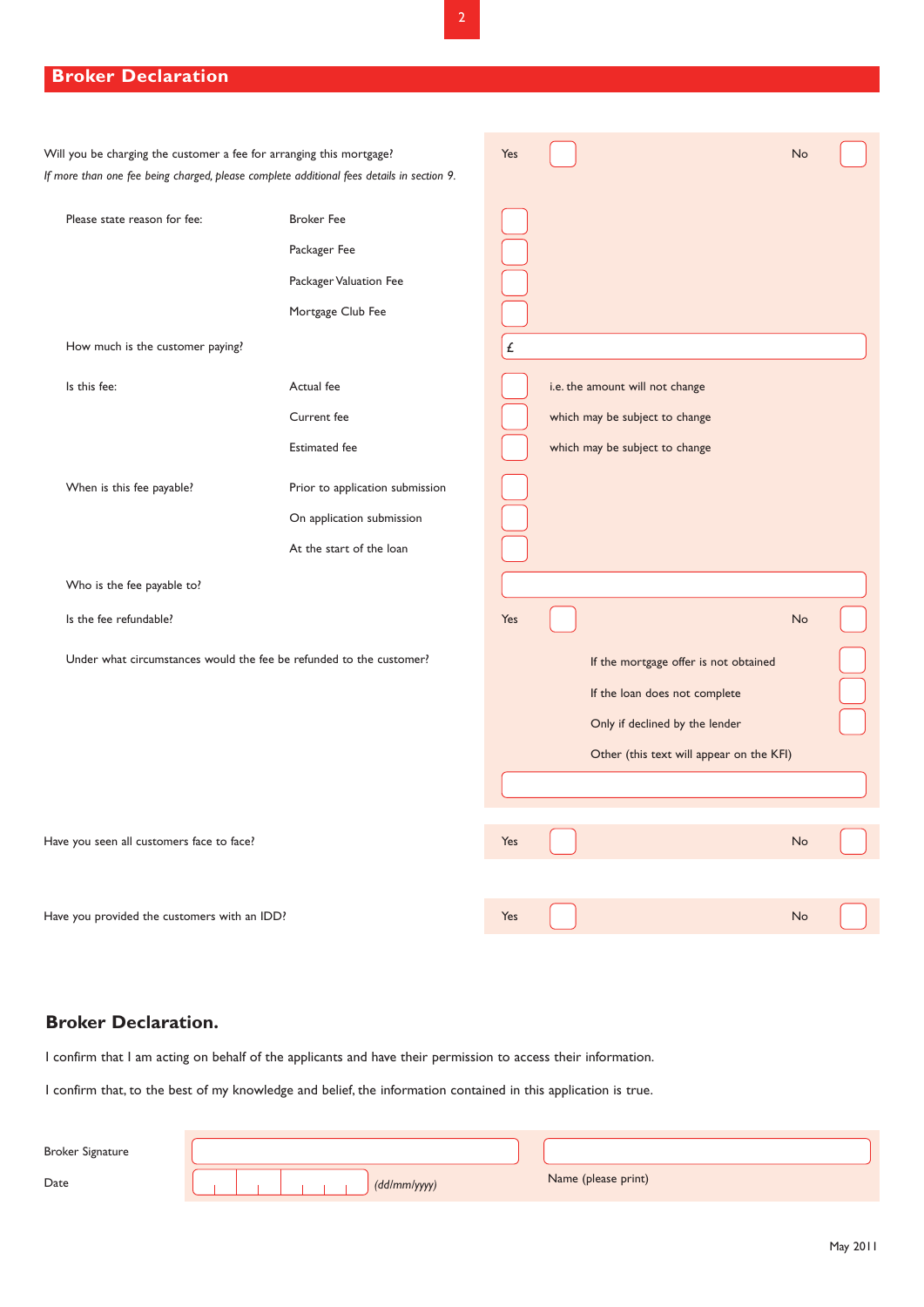## **Confirmation of Identification Declaration**

| <b>FIRST APPLICANT</b> |                        |
|------------------------|------------------------|
| <b>Title</b>           | $Mrs$ Miss $Mss$<br>Mr |
| <b>Other</b>           |                        |
| First Name(s)          |                        |
| <b>Surname</b>         |                        |
| <b>Present address</b> |                        |
|                        |                        |
| Postcode               |                        |
| <b>Nationality</b>     |                        |
|                        |                        |

| <b>JOINT APPLICANT</b> |                                   |
|------------------------|-----------------------------------|
| <b>Title</b>           | $Mrs$ Miss $\Box$ Ms $\Box$<br>Mr |
| <b>Other</b>           |                                   |
| First Name(s)          |                                   |
| <b>Surname</b>         |                                   |
| <b>Present address</b> |                                   |
|                        |                                   |
| <b>Postcode</b>        |                                   |
| <b>Nationality</b>     |                                   |

#### **APPLICATION REFERENCE NUMBER (if applicable)**

#### **DECLARATION:**

 **NOTE: This certificate must be signed by a person who has been authorised by their firm for this purpose and who has seen the original documentary evidence.** 

*In order to confirm that you have identified the customer/s please confirm your agreement to the following declaration. (We reserve the right to request sight of the documentation seen to identify the customer/s.):* 

*'I confirm that the evidence I/we have obtained to verify the identity of the customer at least meets the standard evidence set out within current guidelines for the UK Financial Sector issued by the JMLSG, and Birmingham Midshires can rely on this evidence.'* 

#### **Copies of identification documents are NOT required.**

| Full name of Financial Advisor |       |
|--------------------------------|-------|
| lob Title                      |       |
| Signature of Financial Advisor | Date: |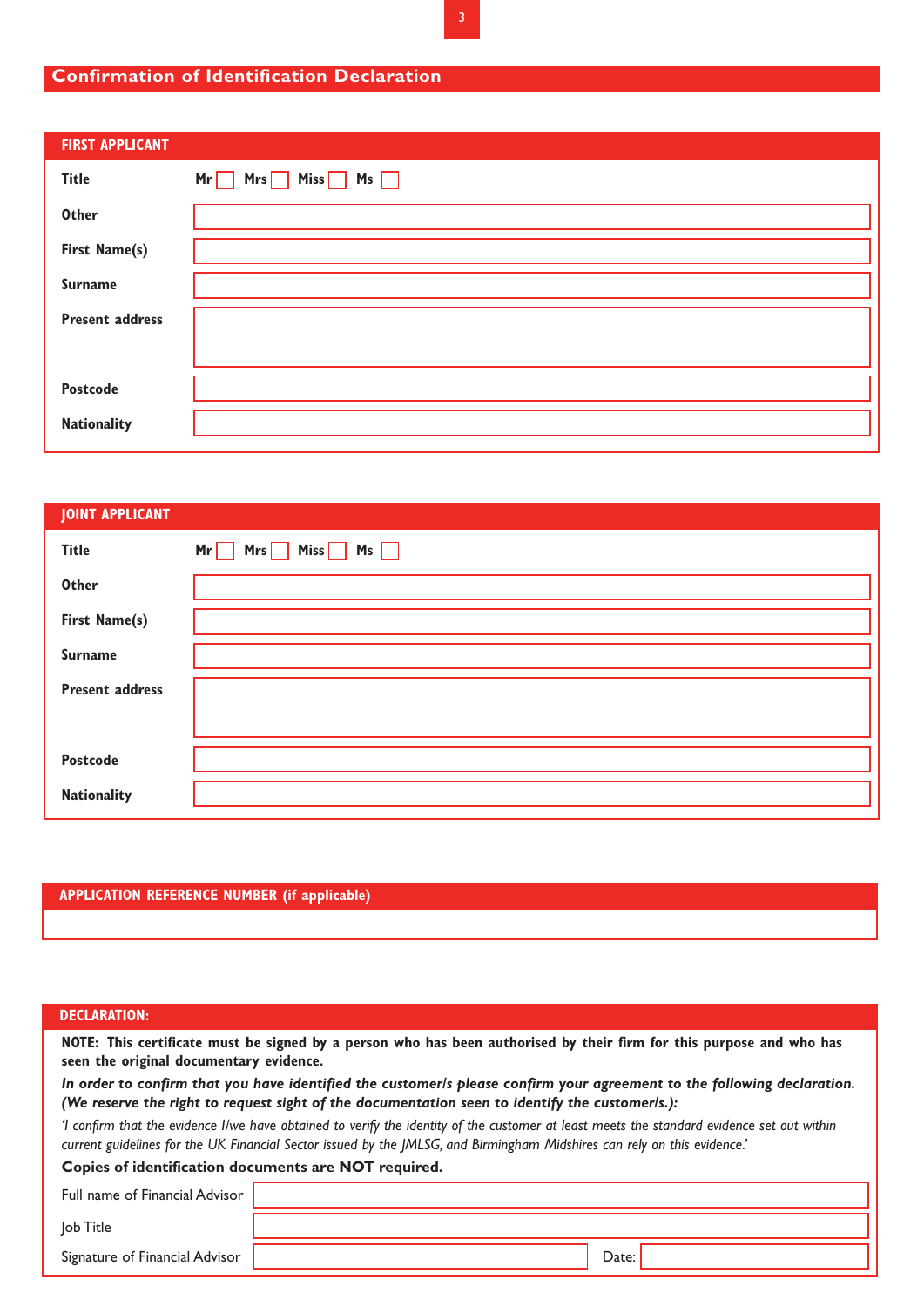# All the following sections to be completed by applicant(s)

Please complete in BLOCK CAPITALS or ✔ the appropriate box. Continue in Section 9 - **Additional Information** or a separate sheet where necessary and if a question is not applicable state N/A or none. Incomplete or illegible applications will cause delay.

| Section 1: Customer Details                                                  | (All applications must be in joint names where applicable. Where there are more than two applicants, please complete a second application form) |                                                                                                               |
|------------------------------------------------------------------------------|-------------------------------------------------------------------------------------------------------------------------------------------------|---------------------------------------------------------------------------------------------------------------|
|                                                                              |                                                                                                                                                 |                                                                                                               |
|                                                                              | <b>First Applicant</b>                                                                                                                          | <b>Joint Applicant</b>                                                                                        |
| Title                                                                        | Mr<br><b>Miss</b><br>Ms<br>Other<br><b>Mrs</b>                                                                                                  | Mr<br><b>Miss</b><br>Other<br><b>Mrs</b><br>Ms                                                                |
| Surname                                                                      |                                                                                                                                                 |                                                                                                               |
| First name(s)                                                                |                                                                                                                                                 |                                                                                                               |
| Second forename                                                              |                                                                                                                                                 |                                                                                                               |
| All previous first name(s)                                                   |                                                                                                                                                 |                                                                                                               |
| All previous surname(s)<br><i>i.e.</i> maiden name                           |                                                                                                                                                 |                                                                                                               |
| Date of birth                                                                | (dd/mm/yyyy)                                                                                                                                    | (dd/mm/yyyy)                                                                                                  |
| Nationality                                                                  |                                                                                                                                                 |                                                                                                               |
| Are you permanently<br>resident and working<br>in the UK and paying          | If No, please provide details in Section 9 -<br>Yes<br>No<br><b>Additional Information.</b>                                                     | If No, please provide details in Section 9 -<br>No<br>Yes<br><b>Additional Information.</b>                   |
| UK tax?<br><b>Status</b>                                                     | Married<br>Civil Partnership<br>Single<br>Divorced / dissolved<br>Separated<br>Widowed<br>a Civil Partnership                                   | Married<br>Single<br>Civil Partnership<br>Divorced / dissolved<br>Separated<br>Widowed<br>a Civil Partnership |
| Number of dependants                                                         | Ages:                                                                                                                                           | Ages:                                                                                                         |
| *Present address                                                             | Postcode                                                                                                                                        | Postcode                                                                                                      |
| Telephone<br>(including ex-directory and                                     | Home                                                                                                                                            | Home                                                                                                          |
| area codes)                                                                  | Work                                                                                                                                            | Work                                                                                                          |
| Please ensure you are<br>submitting the correct<br>telephone number, as this | Mobile                                                                                                                                          | Mobile                                                                                                        |
| could delay the application.                                                 | E-mail                                                                                                                                          | E-mail                                                                                                        |
| Preferred contact time<br>between the hours of<br>9.00am-8.00pm, Mon-Sat.    |                                                                                                                                                 |                                                                                                               |
| Date moved to present<br>address                                             | (dd/mm/yyyy)                                                                                                                                    | (dd/mm/yyyy)                                                                                                  |
| State if you are:                                                            | Local Authority<br><b>Privately Renting</b><br>Owner<br>Renting                                                                                 | <b>Local Authority</b><br>Owner<br><b>Privately Renting</b><br>Renting                                        |
|                                                                              | Living with relatives/friends<br>Living with parents                                                                                            | Living with parents<br>Living with relatives/friends                                                          |
| Are you a first time<br>buyer?                                               | Yes<br>No                                                                                                                                       | Yes<br>No                                                                                                     |

(Please note all BM holdings/accounts will be updated with this correspondence address). \* If you have a different correspondence address, please complete this in Section 9 - **Additional Information**.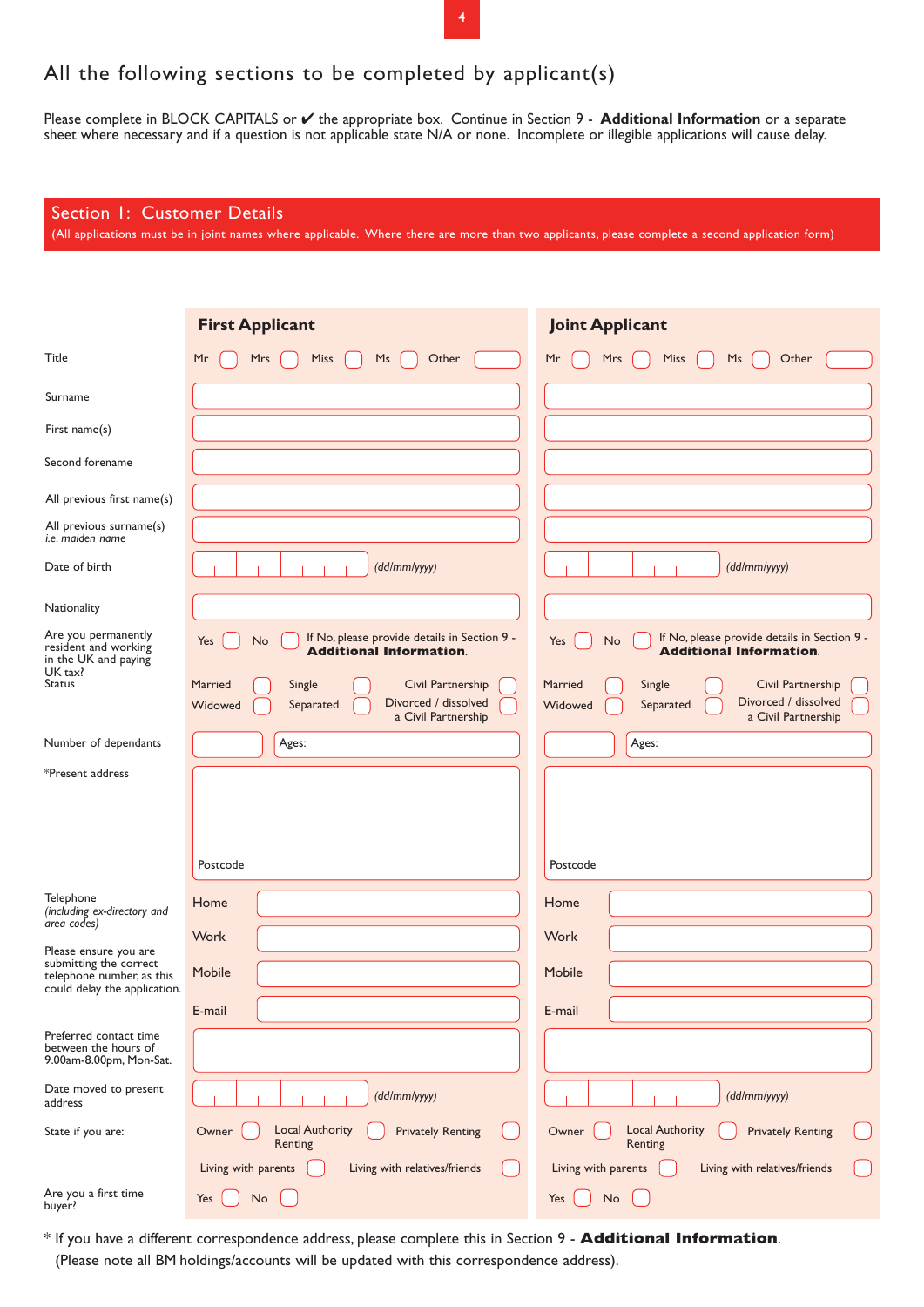#### Section 2: Details of Current Mortgage or Landlord for your residential property (only require landlord details if renting from local council or Housing Association)

|                                                                                                     | <b>First Applicant</b>            | <b>Joint Applicant</b>            |
|-----------------------------------------------------------------------------------------------------|-----------------------------------|-----------------------------------|
| Lender/Landlord name                                                                                |                                   |                                   |
| Address                                                                                             |                                   |                                   |
|                                                                                                     |                                   |                                   |
|                                                                                                     | Postcode                          | Postcode                          |
| Telephone<br>(including area code)                                                                  |                                   |                                   |
| Fax number<br>(including area code)                                                                 |                                   |                                   |
| Start date of loan/tenancy                                                                          | (dd/mm/yyyy)                      | (dd/mm/yyyy)                      |
| Purpose of loan                                                                                     |                                   |                                   |
| Account number                                                                                      |                                   |                                   |
| <b>Current Balance</b>                                                                              | Monthly payment<br>$\pounds$<br>£ | Monthly payment<br>£<br>$\pounds$ |
| Sale price of present<br>property                                                                   | £                                 | £                                 |
| To be repaid on or<br>before completion of<br>this advance?                                         | $No$ $\bigcap$<br>Yes             | No<br>Yes                         |
| If mortgage not to be<br>repaid and property to be<br>let, what will expected<br>monthly rental be? | $\pounds$                         | £                                 |

If you have had any other mortgages on this property within the last 3 years, please provide details in Section 9 - **Additional Information**. Please submit your most recent lenders statement.

## Section 2a: Details of Remortgage - Buy to Let Lenders (where applicable)

|                                     | <b>First Applicant</b> | <b>Joint Applicant</b>    |
|-------------------------------------|------------------------|---------------------------|
| Lender/Landlord name                |                        |                           |
| Address                             |                        |                           |
|                                     | Postcode               | Postcode                  |
| Telephone<br>(including area code)  |                        |                           |
| Fax number<br>(including area code) |                        |                           |
| Start date of loan                  | (dd/mm/yyyy)           | (dd/mm/yyyy)              |
| Account number                      |                        |                           |
| Balance                             | Monthly payment<br>£   | Monthly payment<br>£<br>£ |

If you have had any other mortgages on this property within the last year, please provide details in Section 9 - **Additional Information**. Please submit your most recent lenders statement.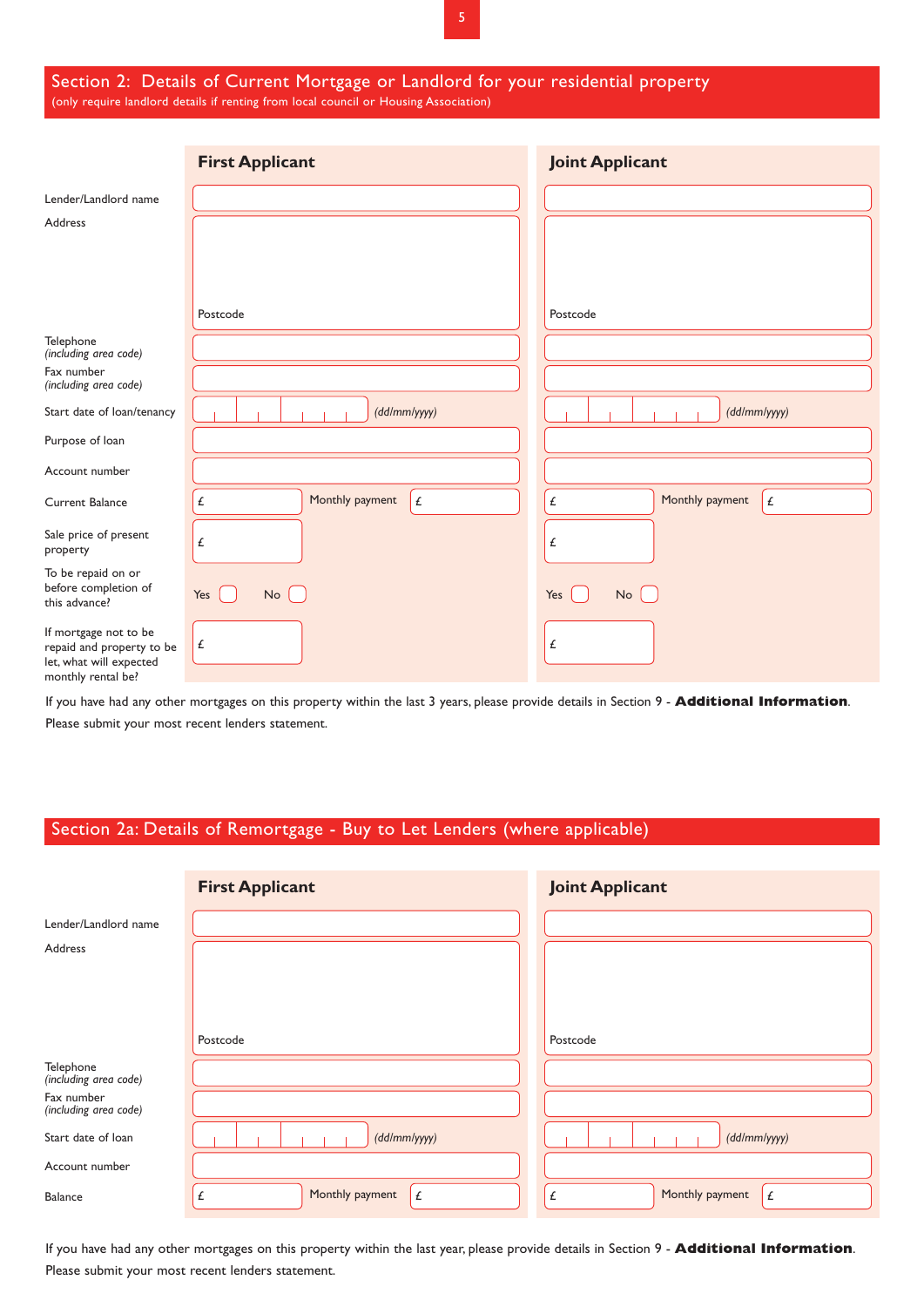| Section 3: Previous Address Details<br>(Please give details of any previous address(es) in the last 3 years - continue in Section 9 - Additional Information, if necessary) |                                                                        |                                                                        |  |  |
|-----------------------------------------------------------------------------------------------------------------------------------------------------------------------------|------------------------------------------------------------------------|------------------------------------------------------------------------|--|--|
|                                                                                                                                                                             | <b>First Applicant</b>                                                 | <b>Joint Applicant</b>                                                 |  |  |
| <b>Address</b>                                                                                                                                                              |                                                                        |                                                                        |  |  |
|                                                                                                                                                                             | Postcode                                                               | Postcode                                                               |  |  |
| State if you were:                                                                                                                                                          | <b>Local Authority</b><br><b>Privately Renting</b><br>Owner<br>Renting | <b>Local Authority</b><br><b>Privately Renting</b><br>Owner<br>Renting |  |  |
|                                                                                                                                                                             | Living with parents<br>Living with relatives/friends                   | Living with relatives/friends<br>Living with parents                   |  |  |

6

Name and address of lender if you have redeemed a mortgage within the last 3 years. If you rented from a local council or Housing Association within the last year please also provide details. (Continue in Section 9 – **Additional Information**, if necessary.)

*(dd/mm/yyyy)* to to

| Previous Lender/<br>Landlord name |              |              |
|-----------------------------------|--------------|--------------|
| Present address                   |              |              |
|                                   | Postcode     | Postcode     |
| Mortgage account number           |              |              |
| Balance prior to<br>redemption    |              |              |
| Date of redemption                | (dd/mm/yyyy) | (dd/mm/yyyy) |

### Section 4: Financial Details

Period of residence<br>(dd/mm/yyyy)

Please complete this section if you have any other charges on your property. If you have any other properties please give details in Section 9 – **Additional Information**.

#### **Secured Commitments:**

|                                              | <b>First Applicant</b> | <b>Joint Applicant</b> |
|----------------------------------------------|------------------------|------------------------|
| Lender's name                                |                        |                        |
| Lender's address                             |                        |                        |
|                                              | Postcode               | Postcode               |
| Lender's telephone<br>(including area code)  |                        |                        |
| Lender's fax number<br>(including area code) |                        |                        |
| Account number                               |                        |                        |
| Amount outstanding                           | £                      | £                      |
| Monthly repayments                           | £                      | £                      |
| To be paid on or before<br>completion?       | Yes<br><b>No</b>       | Yes<br>No              |
| Purpose of loan                              |                        |                        |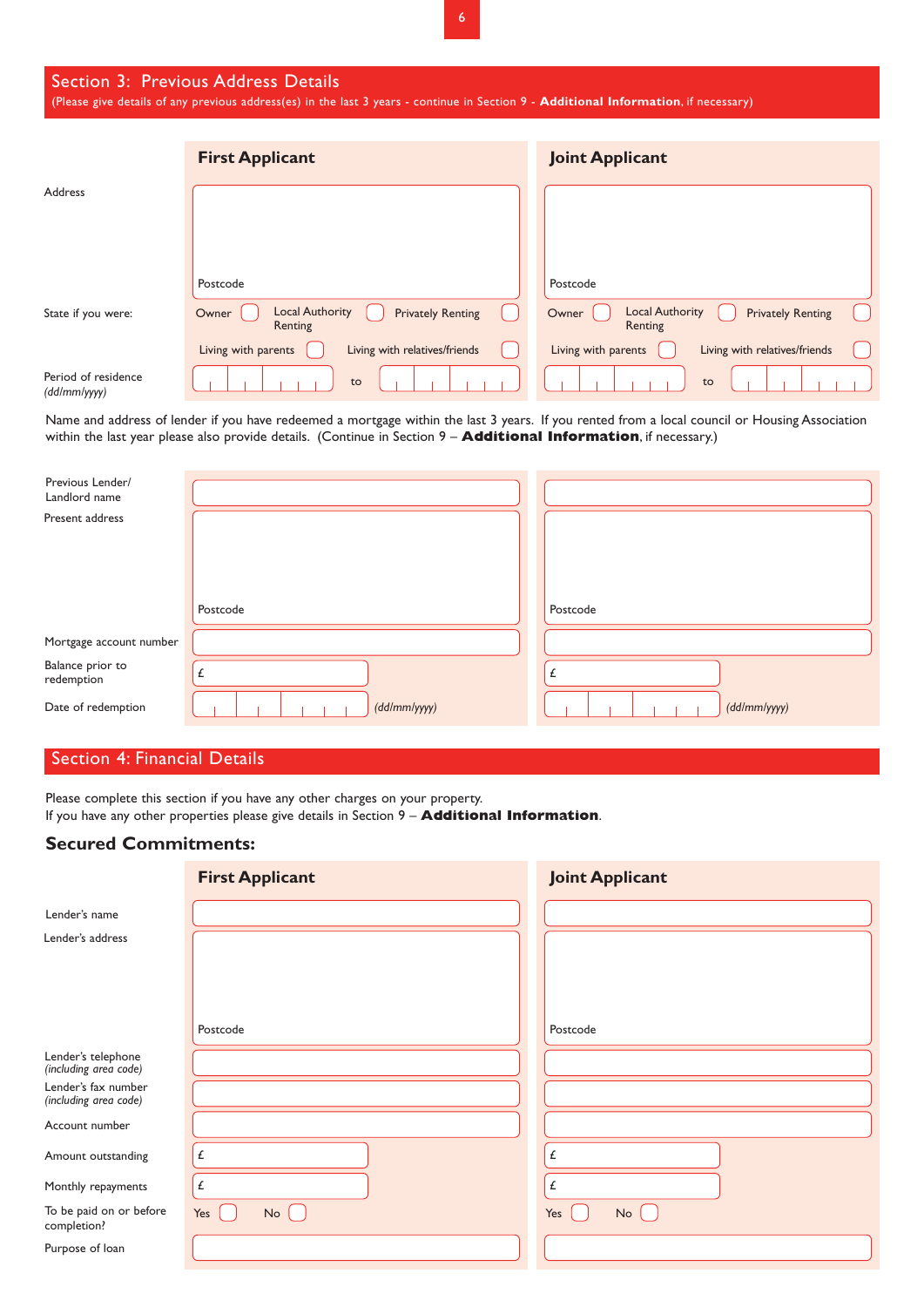#### Section 4: Financial Details (continued)

#### **Unsecured Commitments:**

**Please list any unsecured commitments you currently have.** 

| Type of commitment* |      | Whose name is the<br>commitment in?** | End date<br>of loan | Name of lender / company | Monthly<br>repayment | Balance outstanding |
|---------------------|------|---------------------------------------|---------------------|--------------------------|----------------------|---------------------|
|                     | l st | 2 <sub>nd</sub>                       |                     |                          |                      |                     |
|                     | l st | 2nd                                   |                     |                          |                      |                     |
|                     | l st | 2 <sub>nd</sub>                       |                     |                          |                      |                     |
|                     | l st | 2nd                                   |                     |                          |                      |                     |

\*This should include unsecured personal loans with 12 months to run (car loans, HP agreements), 5% of credit card/storecard balances not cleared on a monthly basis, monthly payment re charge card/budget accounts.

This should exclude household utility bills, child maintenance, payments into savings/investment plans.

\*\*If in joint names please circle 1st and 2nd. Any further commitments should be entered in Section 9 - **Additional Information**.

| Are you repaying some or all of these commitments upon or prior to completion of the mortgage? | Yes<br>No          |                |
|------------------------------------------------------------------------------------------------|--------------------|----------------|
| Amount to be repaid                                                                            | t.                 |                |
| Monthly saving                                                                                 | L                  |                |
| How are you funding the repayment?                                                             |                    |                |
| Savings                                                                                        | £                  |                |
| Equity in sale                                                                                 |                    |                |
| Do you have any regular outgoings<br>(e.g. mainentance/school fees)?                           | Type of commitment | Monthly amount |

#### **The following questions must be answered.**

| Has any party to the application:                                                                                                   | <b>First Applicant</b>   | <b>Joint Applicant</b> |
|-------------------------------------------------------------------------------------------------------------------------------------|--------------------------|------------------------|
| Ever fallen into arrears on any mortgage or debt?<br>i)                                                                             | No <sub>1</sub><br>$Yes$ | No<br>Yes              |
| Had any County Court Judgements registered against them?<br>ii)                                                                     | Yes<br>No                | $\overline{N}$<br>Yes  |
| Been adjudged bankrupt, had proceedings commenced<br>iii)<br>against them, or been party to an Individual Voluntary<br>Arrangement? | No<br>Yes                | No <sub>1</sub><br>Yes |
| iv) Ownership of any other property?                                                                                                | Yes<br>No                | Yes<br>No              |

If yes to any of the above, please supply full details in Section 9 - **Additional Information**.

We will search credit reference and fraud prevention agencies to check your identity, credit status and help us make decisions. For this application, we will assess you on your own (except for another party to this application). By submitting the application, you declare that your financial associate's finances will not affect our decision.We check your declaration and may decline the application if it is inaccurate.

|                                                                                             | <b>First Applicant</b> Joint Applicant |
|---------------------------------------------------------------------------------------------|----------------------------------------|
| Are you aware of anyone with whom you are financially associated<br>who has adverse credit? | △ No No No No No                       |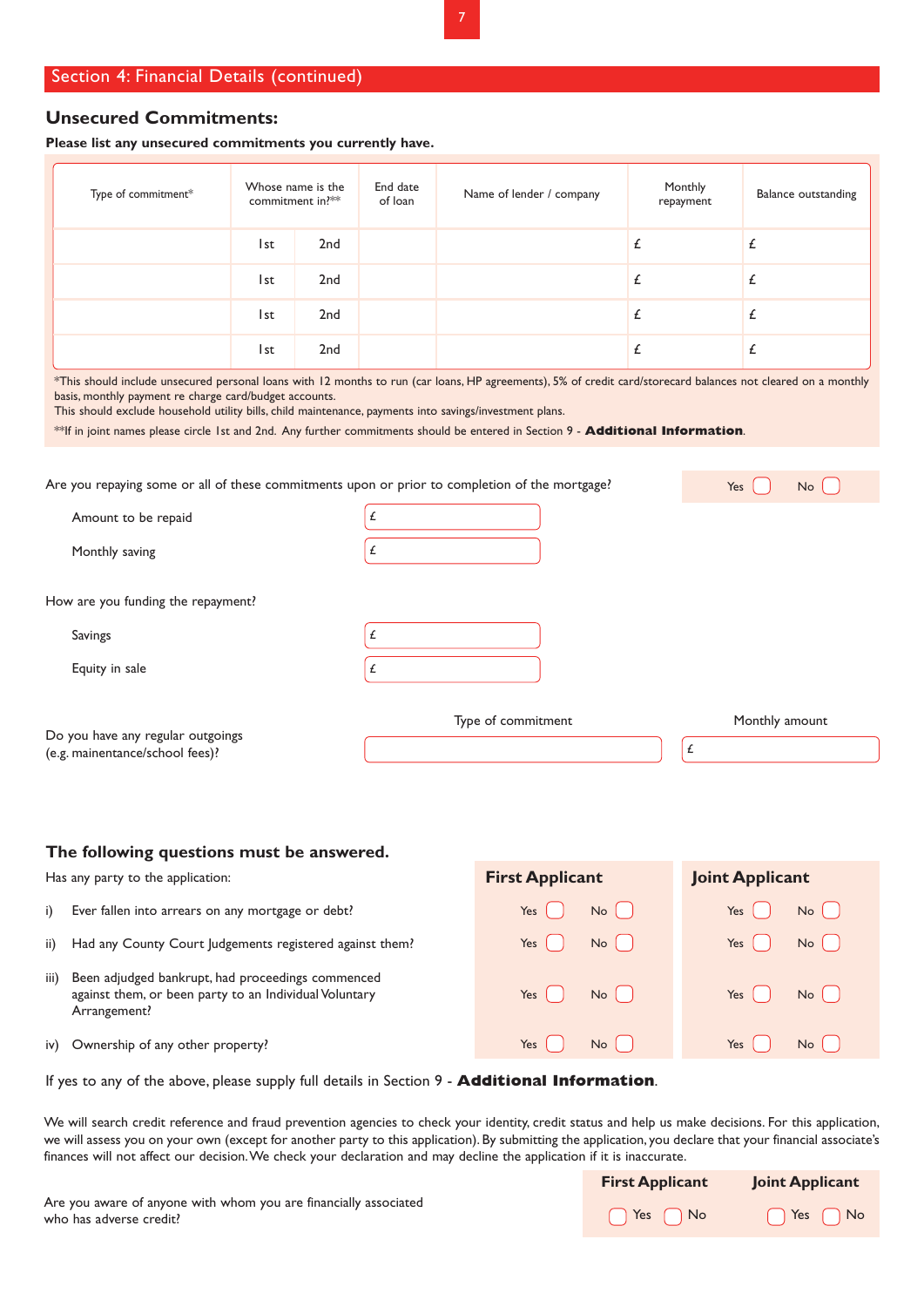# Section 5: Employment and Income Details

|                                                   | <b>First Applicant</b>                                        | <b>Joint Applicant</b>                                        |
|---------------------------------------------------|---------------------------------------------------------------|---------------------------------------------------------------|
| If employed,<br>Name and address of<br>employer   |                                                               |                                                               |
| If Self-employed,<br>Trading name and<br>address  |                                                               |                                                               |
|                                                   | Postcode                                                      | Postcode                                                      |
| Occupation                                        |                                                               |                                                               |
| Job title                                         |                                                               |                                                               |
| Contact name                                      |                                                               |                                                               |
| Telephone<br>(including area code)                |                                                               |                                                               |
| Fax number<br>(including area code)               |                                                               |                                                               |
| Payroll number                                    |                                                               |                                                               |
| State if you are:                                 | Self employed<br>Shareholding<br>Employed<br>%<br>of business | Self employed<br>Employed<br>Shareholding<br>%<br>of business |
|                                                   | Permanent<br>Temporary<br>Contract                            | Permanent<br>Temporary<br>Contract                            |
|                                                   | <b>Retired</b><br>Seasonal                                    | Retired<br>Seasonal                                           |
| Start date of employment /<br>business / contract | (dd/mm/yyyy)                                                  | (dd/mm/yyyy)                                                  |
| End date of contract                              | (dd/mm/yyyy)                                                  | (dd/mm/yyyy)                                                  |
| Are you related to your<br>employer?              | Yes<br>No                                                     | Yes<br><b>No</b>                                              |

If currently or previously self-employed, or related to employer, please provide external accountants' details below. If employed less than 12 months or self-employed less than 2 years, give details of previous employer(s).

|                                     | <b>First Applicant</b>                                                                                          | <b>Joint Applicant</b> |
|-------------------------------------|-----------------------------------------------------------------------------------------------------------------|------------------------|
| Name and address                    | Postcode                                                                                                        | Postcode               |
|                                     |                                                                                                                 |                        |
| Start date                          | (dd/mm/yyyy)                                                                                                    | (dd/mm/yyyy)           |
| End date                            | (dd/mm/yyyy)                                                                                                    | (dd/mm/yyyy)           |
| Nature of business                  |                                                                                                                 |                        |
| Occupation                          |                                                                                                                 |                        |
| Contact name                        |                                                                                                                 |                        |
| Telephone<br>(including area code)  |                                                                                                                 |                        |
| Fax number<br>(including area code) |                                                                                                                 |                        |
|                                     | If currently or previously self-employed, or related to employer, please provide external accountants' details. |                        |
|                                     | <b>First Applicant</b>                                                                                          | <b>Joint Applicant</b> |
| Name and address of<br>accountant   |                                                                                                                 |                        |

Postcode

Telephone *(including area code)*  Fax number *(including area code)*  Postcode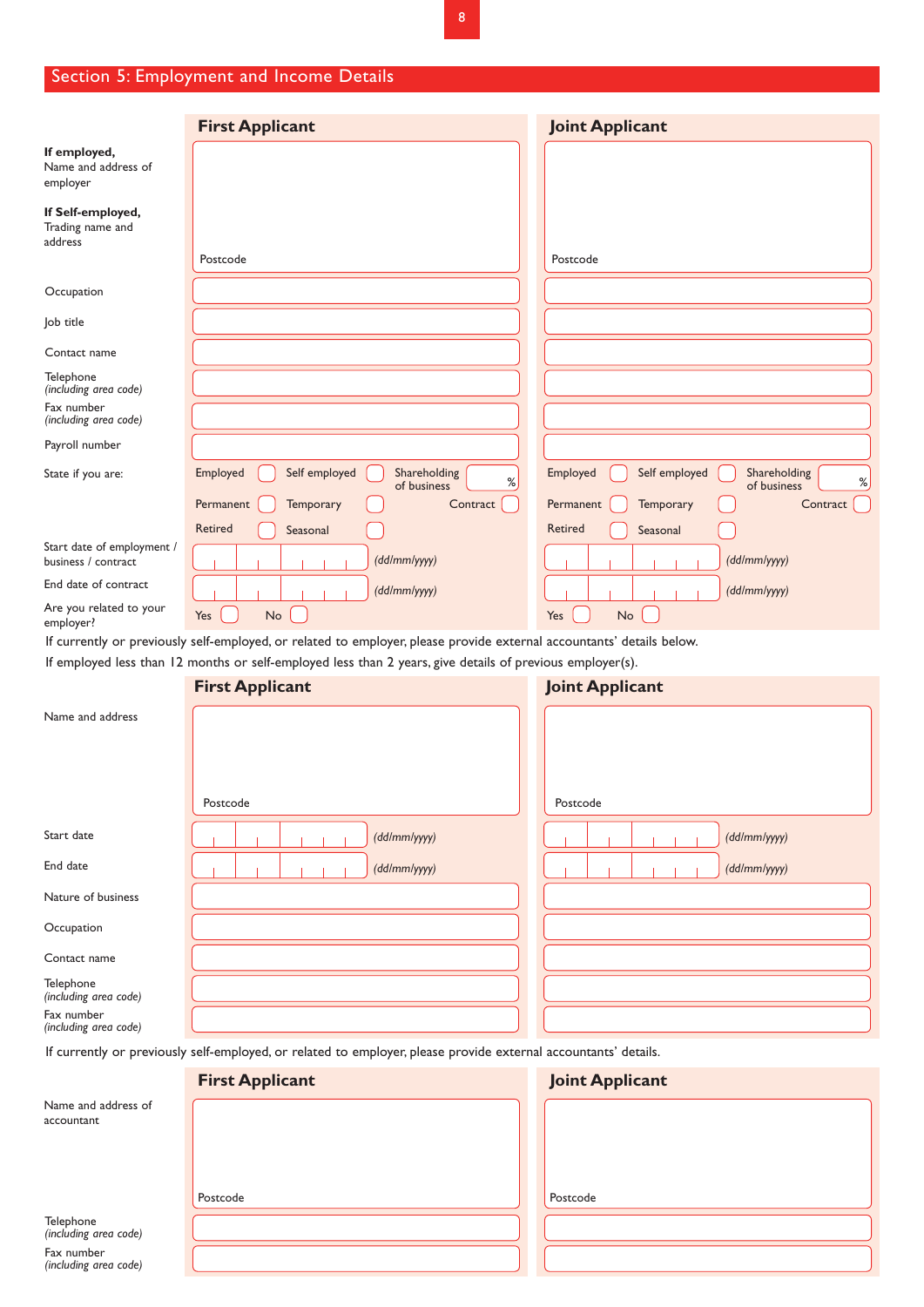## **Section 5a: Status income**

**IMPORTANT: If you hold more than 33% of shares in your company, we will assess your application on a self-employed basis. Please breakdown income as per categories listed.** 

|                                | <b>First Applicant</b> | <b>Joint Applicant</b> |  |
|--------------------------------|------------------------|------------------------|--|
| PAYE Basic income              | $\pounds$              | £                      |  |
| PAYE overtime                  | $\pounds$              | £                      |  |
| PAYE bonus                     | £                      | $\pounds$              |  |
| PAYE commission                | $\pounds$              | $\pounds$              |  |
| Additional duty hours          | $\pmb{\mathcal{L}}$    | $\pounds$              |  |
| Disability                     | $\pounds$              | $\pounds$              |  |
| DSS Unemployed                 | $\pounds$              | $\pounds$              |  |
| Investment income              | $\pounds$              | £                      |  |
| Maintenance                    | $\pmb{\mathit{f}}$     | £                      |  |
| Mortgage subsidy               | $\pounds$              | £                      |  |
| Nursing banks                  | $\pounds$              | $\pounds$              |  |
| Shift allowance                | $\pounds$              | $\pounds$              |  |
| Town, area or car allowance    | $\pmb{\mathit{f}}$     | $\pounds$              |  |
| Trust income                   | $\pounds$              | $\pounds$              |  |
| Working Tax credit             | $\pounds$              | $\pounds$              |  |
| Attendance allowance           | $\pmb{\mathcal{L}}$    | $\pounds$              |  |
| Industrial Injuries Disability | $\pmb{\mathcal{L}}$    | £                      |  |
| allowance<br>Child Tax credit  | $\pmb{\mathit{f}}$     | £                      |  |
| Pension, please specify        |                        |                        |  |
|                                | $\pounds$              | $\pounds$              |  |
| Benefit, please specify        |                        |                        |  |
|                                | $\pounds$              | $\pounds$              |  |
| Total Income                   | $\pounds$              | $\pmb{\mathit{L}}$     |  |

#### **If Self-employed please insert the figures for the last three years together with a projected figure for the current year.**

|                                                   | Projection | Year ending<br>Month | Year | Year ending<br>Month | Year | Year ending<br>Month | Year |
|---------------------------------------------------|------------|----------------------|------|----------------------|------|----------------------|------|
| Gross profit - 3 years                            |            |                      |      |                      |      |                      |      |
| Net profit - 3 years                              |            |                      |      |                      |      |                      |      |
| Applicants share of net<br>profit / dividend      |            |                      |      |                      |      |                      |      |
| Applicants salary if<br>controlling Director      |            |                      |      |                      |      |                      |      |
| Trading style (e.g. sole<br>trader, partnership)? |            |                      |      |                      |      |                      |      |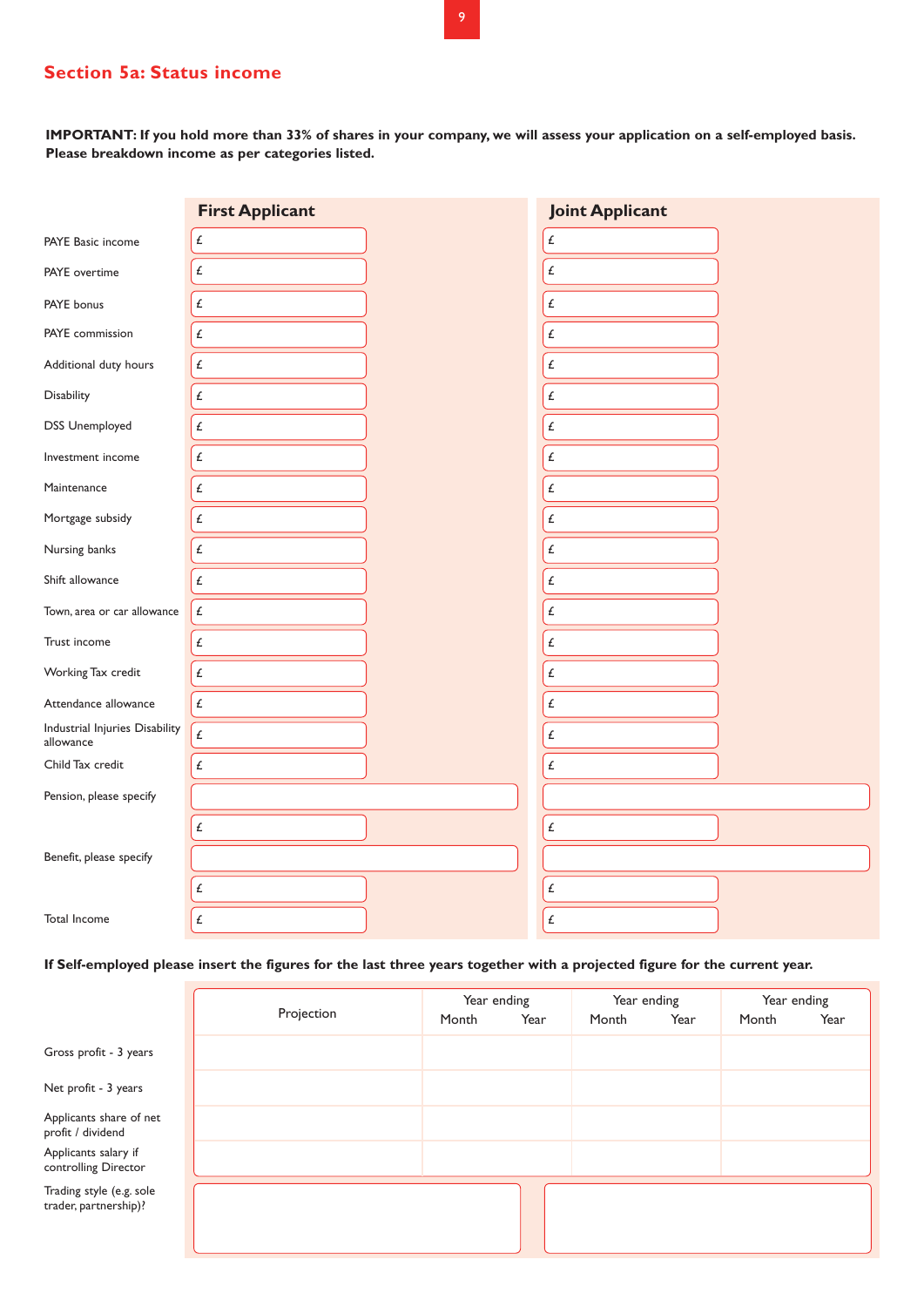10

| Section 6: Loan Details                    | (Before completing this section please consult your Financial Advisor to ensure your requirements comply with our current lending criteria)                                                                                                                                                                                                                                                                                                                                                                                                                                                                                                                                                                                                                             |
|--------------------------------------------|-------------------------------------------------------------------------------------------------------------------------------------------------------------------------------------------------------------------------------------------------------------------------------------------------------------------------------------------------------------------------------------------------------------------------------------------------------------------------------------------------------------------------------------------------------------------------------------------------------------------------------------------------------------------------------------------------------------------------------------------------------------------------|
| Loan required                              | Product Code<br>£                                                                                                                                                                                                                                                                                                                                                                                                                                                                                                                                                                                                                                                                                                                                                       |
| Loan term                                  | years                                                                                                                                                                                                                                                                                                                                                                                                                                                                                                                                                                                                                                                                                                                                                                   |
| Type of loan (Secured only)                | Part Interest only / Repayment<br>Interest only<br>Repayment                                                                                                                                                                                                                                                                                                                                                                                                                                                                                                                                                                                                                                                                                                            |
|                                            | Interest<br>If part Interest only / part Repayment, please indicate split.<br>Repayment $f$<br>£<br>only                                                                                                                                                                                                                                                                                                                                                                                                                                                                                                                                                                                                                                                                |
| Date property was<br>acquired<br>Purchase  | (dd/mm/yyyy)<br>Please note: We do not consider<br>applications for remortgage where the<br>Is a Higher Lending Charge to be added to the loan?<br>Yes<br>No<br>applicant/s have owned the property for<br>less than six months. If this remortgage<br>Is our Product Fee to be added to the loan?<br>application is being made within six<br>Yes<br>No.<br>months of acquisition, or we are later<br>made aware that the ownership is less<br>Existing product to be ported*<br>Yes<br><b>No</b><br>than six months, then the application will<br>* If "Yes", then in some circumstances the existing account<br>be declined. Any fees spent in the<br>must be repaid prior to completion.<br>processing of this application will be lost<br>and will not be returned. |
| Source of deposit                          | Gift from family<br>Equity in present property<br>Applicant(s) own savings                                                                                                                                                                                                                                                                                                                                                                                                                                                                                                                                                                                                                                                                                              |
| Selling price of<br>present property       | Inheritance<br>Other, please specify:<br>Previous property sale<br>£                                                                                                                                                                                                                                                                                                                                                                                                                                                                                                                                                                                                                                                                                                    |
| Remortgage                                 | If the loan requested is to replace your existing loan and to raise extra funds please provide details, in the box below, of the<br>breakdown of the loan purpose. Any further information should be entered in Section 9 - Additional Information.<br>Purpose<br>£<br>£                                                                                                                                                                                                                                                                                                                                                                                                                                                                                                |
| Current estimated value<br>of the property | Original mortgage advance<br>£<br>£                                                                                                                                                                                                                                                                                                                                                                                                                                                                                                                                                                                                                                                                                                                                     |

Original purchase price

 $\lceil \mathcal{L} \rceil$ 

Section 7: Repayment Vehicle Details (Please complete the repayment vehicle costs, where the loan type includes any element of interest only. Please also state the repayment vehicle frequency, whether annually, monthly, quarterly, half yearly or weekly)

How much of the above remains outstanding?

£

| <b>Repayment Vehicle Type</b>     | <b>Repayment Vehicle Cost</b> | <b>Repayment Vehicle frequency</b> | Amount to be repaid |
|-----------------------------------|-------------------------------|------------------------------------|---------------------|
| Endowment(s) (UK)                 |                               |                                    | £.                  |
| Pension(s) (UK)                   |                               |                                    | £                   |
| <b>UK Stocks &amp; Shares</b>     |                               |                                    | £                   |
| <b>UK Stocks &amp; Shares ISA</b> |                               |                                    | £                   |
| Unit Trust/OEIC (UK)              |                               |                                    | £                   |
| Investment Bond(s) (UK)           |                               |                                    | £                   |
| Savings/ISA(s) (UK)               |                               |                                    |                     |
| Sale of second property (UK)      |                               |                                    |                     |

# **Interest only balance £** *\** **Total £**  *\** **Total £**  *\** **Total £**  $\bullet$  **<b>***\** Total £

\* Please note this must match the Interest Only balance stated above.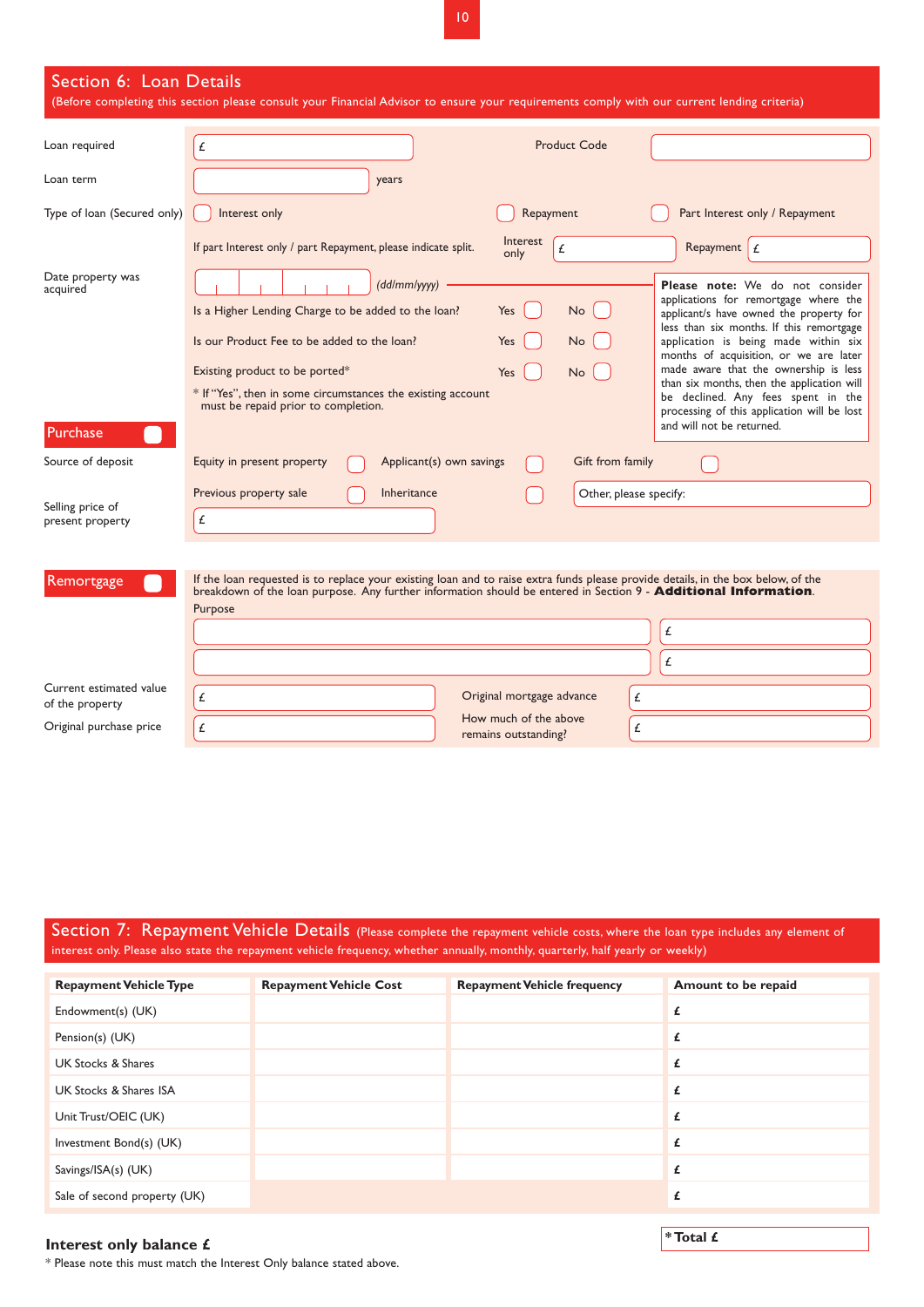| Section 8: The property to be mortgaged                                                                                     |                                                                                                                                                                                                                     |  |  |  |  |
|-----------------------------------------------------------------------------------------------------------------------------|---------------------------------------------------------------------------------------------------------------------------------------------------------------------------------------------------------------------|--|--|--|--|
| Property location                                                                                                           | Wales<br>Northern Ireland<br>England<br>Scotland                                                                                                                                                                    |  |  |  |  |
| Purchase price                                                                                                              | <b>Estimated value</b><br>£<br>£                                                                                                                                                                                    |  |  |  |  |
|                                                                                                                             | Freehold<br>Commonhold<br>Leasehold                                                                                                                                                                                 |  |  |  |  |
| Will the property be your<br>primary residence now or<br>in the future?                                                     | If no, and not Buy to Let, please provide further details on Section 9 - Additional Information<br>Yes<br><b>No</b>                                                                                                 |  |  |  |  |
|                                                                                                                             | No<br>If a Right to Buy remortgage, has the discount period expired and the and the council charge been released?<br>Yes<br>Please note that we cannot lend on Right to Buy properties when in the discount period. |  |  |  |  |
| Is at least 40% of land/<br>property area to be used<br>for residential purposes?<br>(Buy to Let is considered residential) | Yes<br>No                                                                                                                                                                                                           |  |  |  |  |
| If the property is not to be<br>occupied by you or is to                                                                    | Yes<br>No.<br>Is the property let to a family member?                                                                                                                                                               |  |  |  |  |
| be let:                                                                                                                     | If "Yes", please specify:                                                                                                                                                                                           |  |  |  |  |
|                                                                                                                             | Children<br>Grandchildren<br>Parents<br><b>Siblings</b><br>Spouse                                                                                                                                                   |  |  |  |  |
|                                                                                                                             | Unmarried partner<br>Grandparent                                                                                                                                                                                    |  |  |  |  |
|                                                                                                                             | Other                                                                                                                                                                                                               |  |  |  |  |
| If the mortgage you have<br>chosen requires a<br>valuation, what type do<br>you require?                                    | <b>Automated Valuation Model</b><br>Mortgage valuation<br>Home Buyers Report<br>(refer to www.bmsolutions.co.uk<br>for cases eligible for an AVM)                                                                   |  |  |  |  |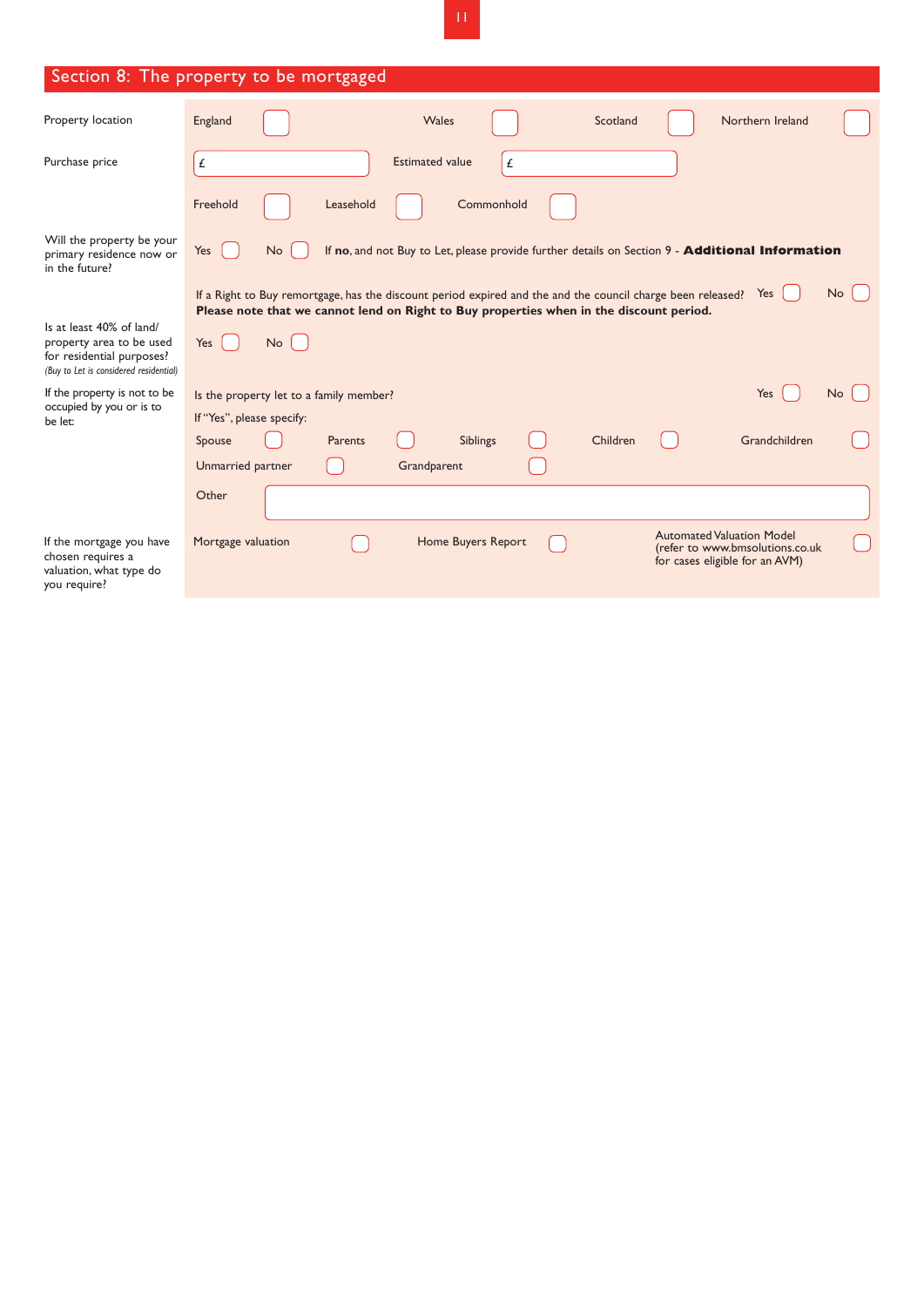### Section 9 : Additional information

Ť

Please use this section if you need space to provide fuller answers to any of the earlier questions.

Please enter the section number in the left hand column next to your answer and draw a line under your answer if you enter responses to further questions.

If you need more space, please use additional sheets of paper as necessary.

| Section Number | Your Answer |
|----------------|-------------|
|                |             |
|                |             |
|                |             |
|                |             |
|                |             |
|                |             |
|                |             |
|                |             |
|                |             |
|                |             |
|                |             |
|                |             |
|                |             |
|                |             |
|                |             |
|                |             |
|                |             |
|                |             |
|                |             |
|                |             |
|                |             |
|                |             |
|                |             |
|                |             |
|                |             |
|                |             |
|                |             |
|                |             |
|                |             |
|                |             |
|                |             |
|                |             |
|                |             |
|                |             |
|                |             |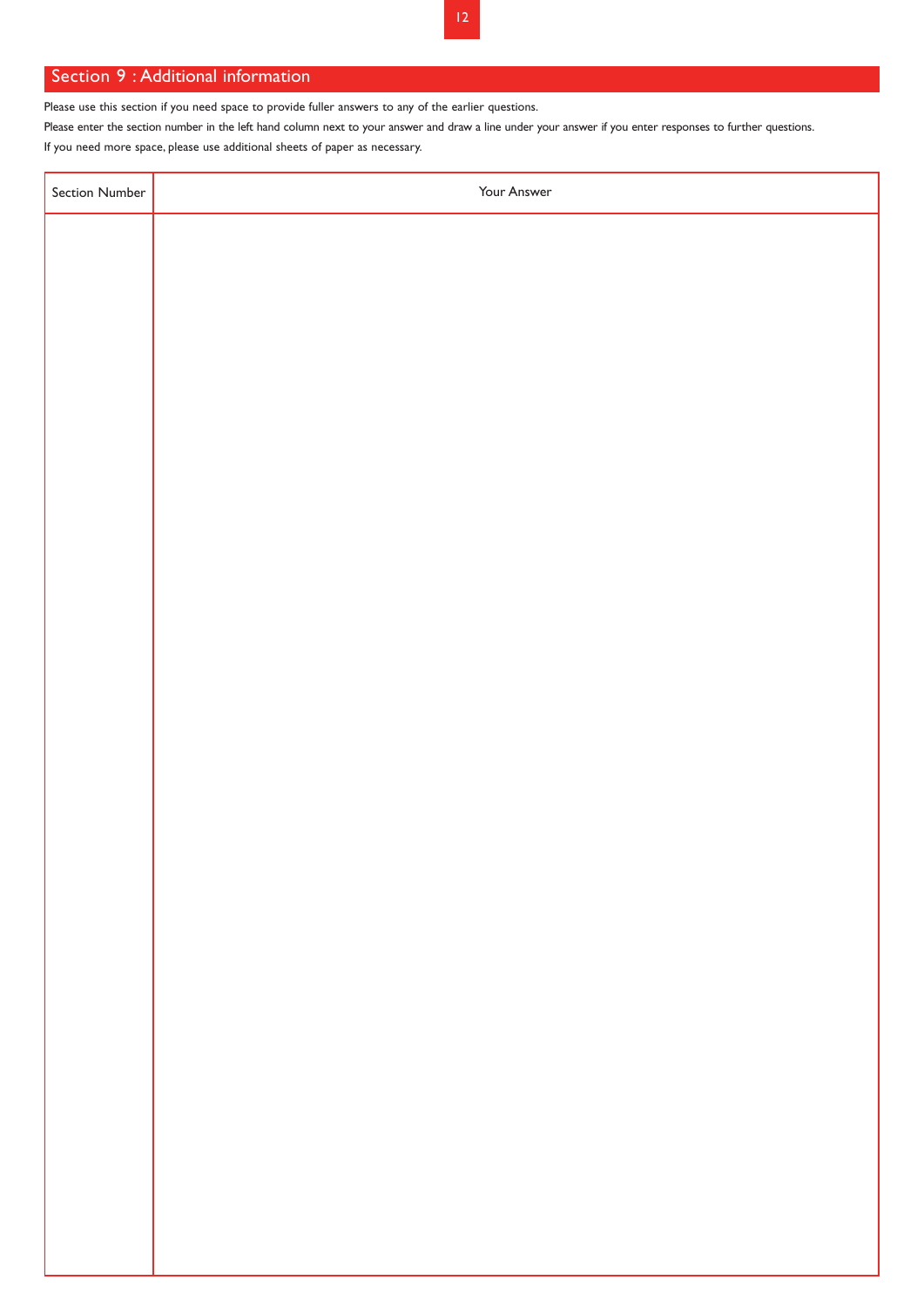|  | <b>Important Customer Information</b> |  |  |
|--|---------------------------------------|--|--|
|--|---------------------------------------|--|--|

**Application number** (if known):

#### **Please read this carefully and ensure that all parties have read and understood this document.**

#### **By applying for a mortgage, I/we confirm that I/we make the following statements:**

#### **I/We understand:**

Birmingham Midshires reserves the right to reject my/our application, or withdraw their offer, without giving any reason.

no person (other than an employee of Birmingham Midshires) is empowered to make any representations or give any undertaking, on behalf of Birmingham Midshires in relation to the mortgage applied for, and Birmingham Midshires shall not be found liable for such representation or undertaking.

 that Birmingham Midshires and its Valuer accept no responsibility for the accuracy of the mortgage valuation report. Where a mortgage valuation is requested, this may be carried out by a Valuer employed by a member of the Lloyds Banking Group, or by an independent panel valuer who is not an employee of a member of the Lloyds Banking Group at my cost.

that the Mortgage Valuation Report is not a Building Survey or a Survey and Valuation. If advice about the structural condition of the property is required, a Building Survey or Survey and Valuation must be obtained.

that if the Automated Valuation Model (AVM) option is selected, I/we will not receive a valuation report.

that the valuation fee will not be refunded once the valuation has been carried out.

that Birmingham Midshires will use a credit scoring or other automated decision making system when assessing my/our application.

that Birmingham Midshires, Credit Reference Agencies and Fraud Prevention Agencies will also use the records for statistical analysis about credit and about insurance and fraud.

that in order to detect and prevent mortgage fraud, the information provided in the application will be checked with and recorded by a fraud prevention agency. If false or inaccurate information is provided, and fraud is identified, details will be passed to fraud prevention agencies. Law enforcement agencies may access and use this information. Birmingham Midshires and other organisations may also access and use this information to prevent fraud and money laundering, for example, when:

• checking details on applications for credit and credit related or other facilities;

• managing credit and credit related accounts or facilities;

• recovering debt;

• checking details on proposals and claims for all types of insurance;

• checking details of job applicants and employees.

Please contact Birmingham Midshires at Birmingham Midshires Fraud Prevention Team, Birmingham Midshires, PO Box 81, Pendeford Business Park,Wobaston Road,Wolverhampton WV9 5HZ, if you want to receive details of the relevant fraud prevention agencies. Birmingham Midshires and other organisations may access and use from other countries the information recorded by fraud prevention agencies.

that searches will be made for similar applications that I/we have made to other lenders and if fraud is suspected, other relevant details will be shared with those lenders.

that this information may be used by other entities making financial or credit related decisions.

#### **I/we agree:**

that if a third party intermediary submitted this application on my/our behalf, Birmingham Midshires may liaise with them about any issues connected with my mortgage application and my mortgage, including any complaint about my mortgage application or mortgage unless otherwise instructed in writing.

that Birmingham Midshires may request additional information or confirmation of information provided in my/our application.

that Birmingham Midshires may, without notice, transfer or assign, either in whole or in part, any loan, mortgage or policies of life assurance or other security made in connection with this application to any company, person or body.

 details of the search and this application to my/our record. that in considering the application Birmingham Midshires will search my/our records, including previous and subsequent names of parties to an account, at Credit Reference Agencies who will add

that Birmingham Midshires will give details of my/our account, including previous and subsequent names of parties to an account, together with details of the conduct of my/our account to Credit Reference Agencies. Failure to comply with the terms and conditions of the account will result in details being disclosed to Credit Reference Agencies, which will be seen by other organisations that make searches.

 that Birmingham Midshires may undertake a search with a credit reference agency for the purposes of verifying my/our identity. To do so the agency may check the details I/we supply against my/our particulars on any database (public or other) to which they have access. A record of the search will be retained.

that Birmingham Midshires may use the information given in this application for credit assessment, including credit scoring, making enquiries and taking references relating to me/us as considered necessary. that Birmingham Midshires may also pass any information provided in this application form, or relating to this or any subsequent or previous loan to the Council of Mortgage Lenders Possessions Register, Credit Reference Agencies, Fraud Prevention Agencies, any other lender who at any time has a charge over my/our property and other third parties, including the police. Information shared with these third parties is used only to make lending decisions and to assist with the detection and prevention of mortgage fraud.

that Birmingham Midshires may share information about the property or its value with any member of the Lloyds Banking Group or with third parties for the purpose of providing information to help in valuing properties.

that if this application is for a Regulated Mortgage Contract that I/we have seen, read and understood a copy of the Key Facts Illustration (KFI) applicable to this mortgage application.

that if this application is for a joint mortgage and loan product, references in this document to "account" mean both the mortgage and loan accounts and the application is for both a mortgage and loan.

#### **I/we declare:**

as far as I/we know, the information I/we have given in this application is true, and that if I/we provide any false, inaccurate or misleading information, it may constitute a criminal offence on my/our part which may lead to a criminal prosecution, and imprisonment and/or a fine; further that it may lead to a civil action against me/us for recovery of any losses that Birmingham Midshires incurs.

that when I give you information about another person, I am acting for them with their knowledge and approval. I also have their authority to agree to the processing of their personal details.

The lender is Bank of Scotland plc. Birmingham Midshires is a division of Bank of Scotland plc.

Making a false, misleading or inaccurate declaration is a criminal offence, and may lead to prosecution of the applicant and/or the financial advisor, resulting in a fine and/or **imprisonment.The applicant and/or financial advisor may also face civil action for recovery of any losses that Birmingham Midshires incurs.** 

#### **IMPORTANT – USE OF YOUR INFORMATION**

To see how we use your information and how to give your consent, please read the privacy statement on our website www.bmmortgages.co.uk/security/pm\_security/privacy\_policy/ or ask for a printed copy of this.

We will search credit reference and fraud prevention agencies to check your identity, credit status and help us make decisions. For this application, we will assess you on your own (except for another party to this application). By submitting the application, you declare that your financial associate's finances will not affect our decision. We check your declaration and may decline the application if it is inaccurate. If false or inaccurate information is provided and fraud is identified, details will be passed to these agencies to prevent fraud and money laundering.We are able to provide you with further details explaining how the information held by fraud prevention agencies may be used by reading the privacy statement at www.bmmortgages.co.uk/security/bm\_security/privacy\_policy/

We will use your information to contact you by mail, telephone, email, SMS or otherwise about other products and services that may be of interest to you. If you do not wish to receive this information, please visit www.bmmortgages.co.uk/security/bm\_security/privacy\_policy/ for details on how to opt out of this service.

We may pass your details to our chosen general insurance provider, Legal and General, who may contact you to discuss Buildings and Contents Insurance and Accident, Sickness and Unemployment cover. Legal and General are authorised and regulated by The Financial Services Authority.

#### **By signing your application, you agree that we can use your information in the ways described.**

|               | <b>First Applicant</b> | <b>Joint Applicant</b> |
|---------------|------------------------|------------------------|
| Signature(s): |                        |                        |
| Date          | (dd/mm/yyyy)           | (dd/mm/yyyy)           |

#### **YOUR HOME MAY BE REPOSSESSED IF YOU DO NOT KEEP UP REPAYMENTS ON YOUR MORTGAGE.** May 2011